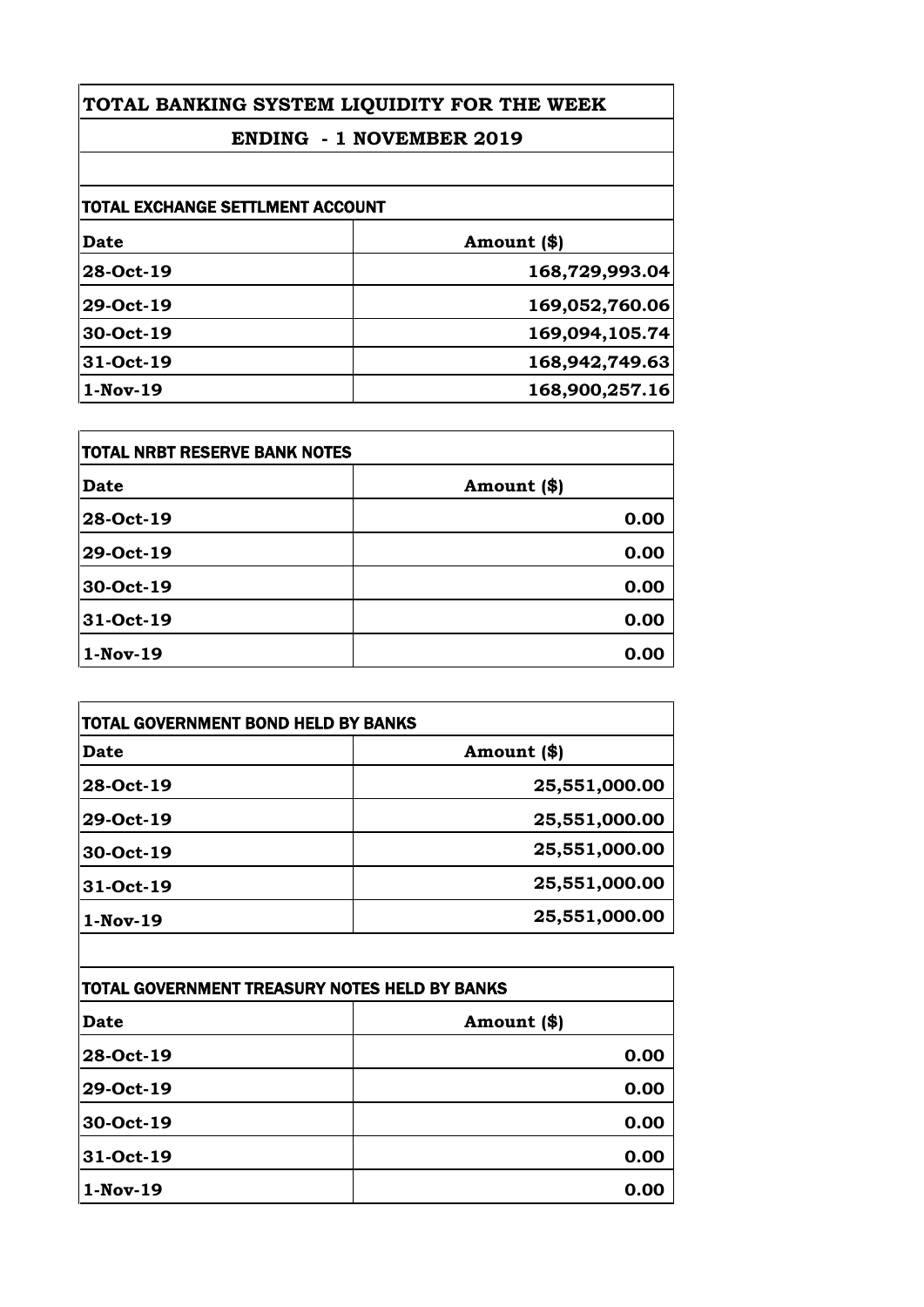## **ENDING - 8 NOVEMBER 2019**

| TOTAL EXCHANGE SETTLMENT ACCOUNT |                |
|----------------------------------|----------------|
| Date                             | Amount (\$)    |
| $5-Nov-19$                       | 167,019,646.44 |
| $6-Nov-19$                       | 167,658,729.52 |
| $7-Nov-19$                       | 170,710,331.53 |
| 8-Nov-19                         | 170,186,563.43 |

| TOTAL NRBT RESERVE BANK NOTES |             |
|-------------------------------|-------------|
| <b>Date</b>                   | Amount (\$) |
| 5-Nov-19                      | 0.00        |
| 6-Nov-19                      | 0.00        |
| 7-Nov-19                      | 0.00        |
| $8-Nov-19$                    | 0.00        |

| Date       | Amount (\$)   |
|------------|---------------|
| $5-Nov-19$ | 25,551,000.00 |
| $6-Nov-19$ | 25,551,000.00 |
| 7-Nov-19   | 25,551,000.00 |
| $8-Nov-19$ | 25,551,000.00 |

| TOTAL GOVERNMENT TREASURY NOTES HELD BY BANKS |             |
|-----------------------------------------------|-------------|
| Date                                          | Amount (\$) |
| 5-Nov-19                                      | 0.00        |
| 6-Nov-19                                      | 0.00        |
| 7-Nov-19                                      | 0.00        |
| <b>8-Nov-19</b>                               | 0.00        |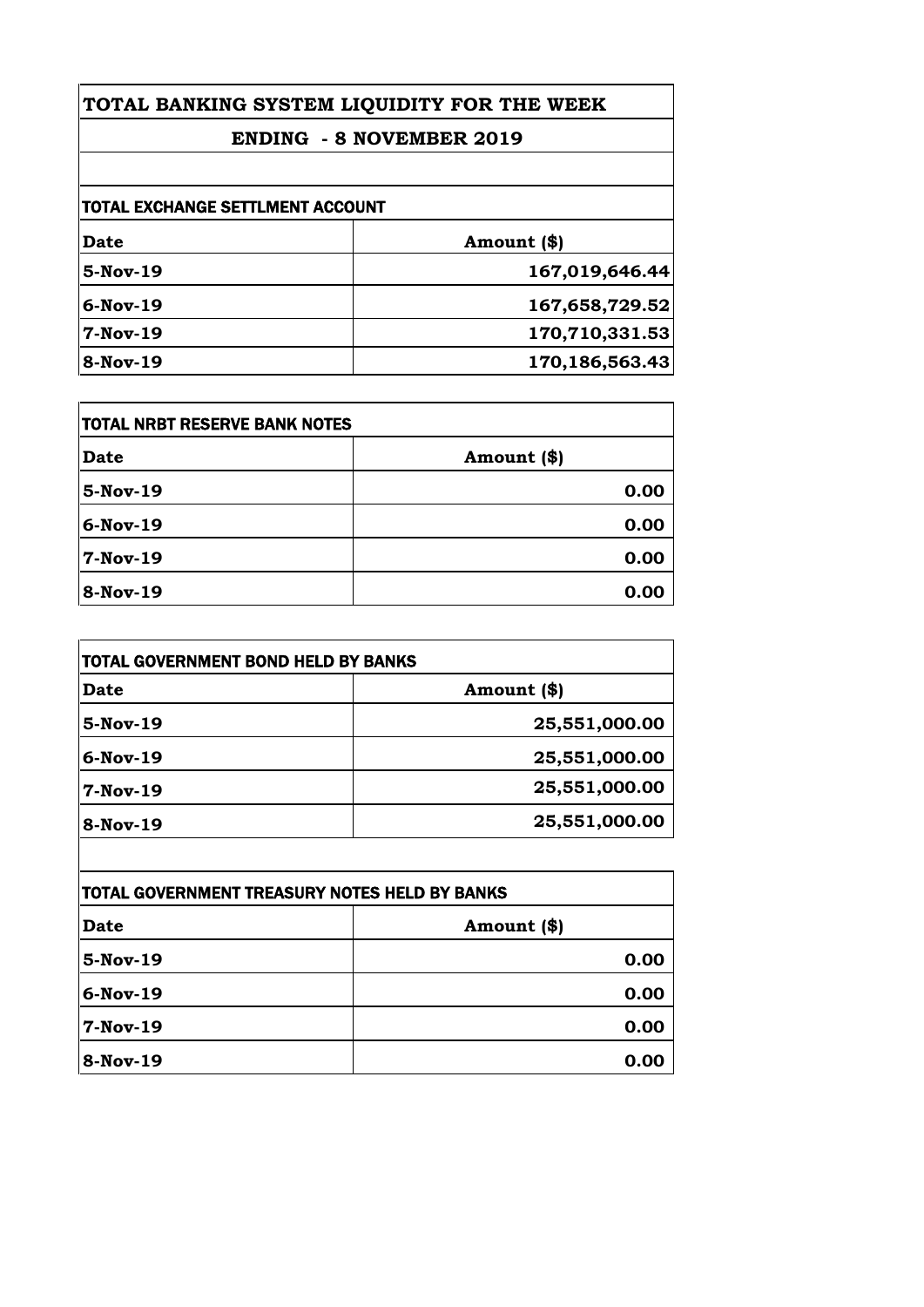## **ENDING - 14 NOVEMBER 2019**

| TOTAL EXCHANGE SETTLMENT ACCOUNT |                |
|----------------------------------|----------------|
| Date                             | Amount (\$)    |
| 11-Nov-19                        | 169,838,977.13 |
| 12-Nov-19                        | 169,240,243.03 |
| 13-Nov-19                        | 168,334,062.49 |
| 14-Nov-19                        | 168,394,260.46 |

| TOTAL NRBT RESERVE BANK NOTES |             |
|-------------------------------|-------------|
| <b>Date</b>                   | Amount (\$) |
| 11-Nov-19                     | 0.00        |
| 12-Nov-19                     | 0.00        |
| 13-Nov-19                     | 0.00        |
| 14-Nov-19                     | 0.00        |
| 15-Nov-19                     | 0.00        |

| <b>TOTAL GOVERNMENT BOND HELD BY BANKS</b> |  |
|--------------------------------------------|--|
| Amount (\$)                                |  |
| 25,551,000.00                              |  |
| 25,551,000.00                              |  |
| 25,551,000.00                              |  |
| 25,551,000.00                              |  |
| 25,551,000.00                              |  |
|                                            |  |

| TOTAL GOVERNMENT TREASURY NOTES HELD BY BANKS |             |
|-----------------------------------------------|-------------|
| <b>Date</b>                                   | Amount (\$) |
| 11-Nov-19                                     | 0.00        |
| 12-Nov-19                                     | 0.00        |
| 13-Nov-19                                     | 0.00        |
| 14-Nov-19                                     | 0.00        |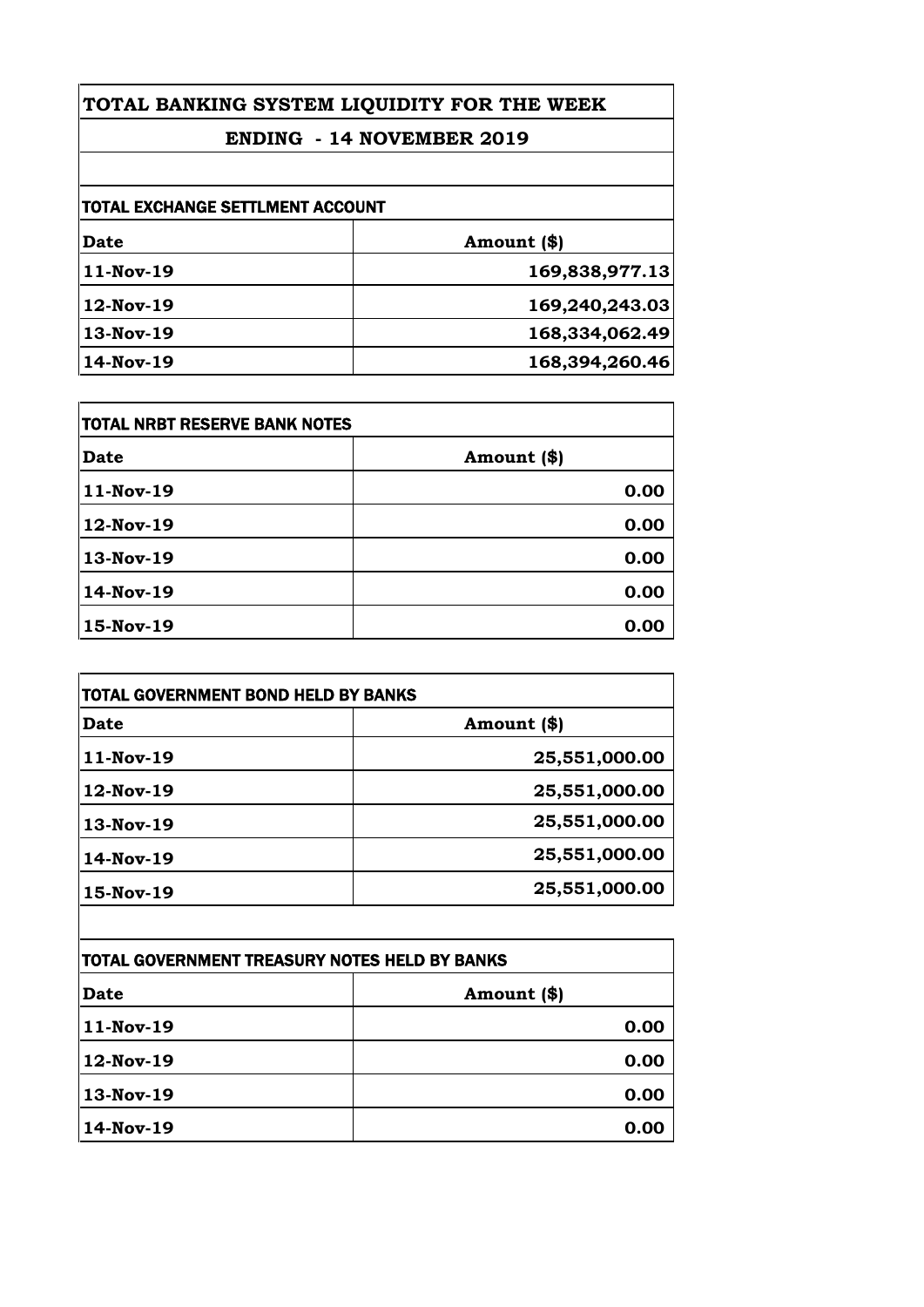## **ENDING - 22 NOVEMBER 2019**

| TOTAL EXCHANGE SETTLMENT ACCOUNT |                |
|----------------------------------|----------------|
| Date                             | Amount (\$)    |
| 18-Nov-19                        | 168,638,109.65 |
| 19-Nov-19                        | 168,338,109.65 |
| 20-Nov-19                        | 167,817,079.66 |
| 21-Nov-19                        | 170,490,434.59 |
| 22-Nov-19                        | 170,015,592.68 |

| <b>TOTAL NRBT RESERVE BANK NOTES</b> |             |
|--------------------------------------|-------------|
| <b>Date</b>                          | Amount (\$) |
| 18-Nov-19                            | 0.00        |
| 19-Nov-19                            | 0.00        |
| 20-Nov-19                            | 0.00        |
| 21-Nov-19                            | 0.00        |
| 22-Nov-19                            | 0.00        |

| <b>TOTAL GOVERNMENT BOND HELD BY BANKS</b> |               |
|--------------------------------------------|---------------|
| <b>Date</b>                                | Amount (\$)   |
| 18-Nov-19                                  | 25,551,000.00 |
| 19-Nov-19                                  | 25,551,000.00 |
| 20-Nov-19                                  | 25,551,000.00 |
| 21-Nov-19                                  | 25,551,000.00 |
| 22-Nov-19                                  | 25,551,000.00 |

| TOTAL GOVERNMENT TREASURY NOTES HELD BY BANKS |             |
|-----------------------------------------------|-------------|
| <b>Date</b>                                   | Amount (\$) |
| 18-Nov-19                                     | 0.00        |
| 19-Nov-19                                     | 0.00        |
| 20-Nov-19                                     | 0.00        |
| 21-Nov-19                                     | 0.00        |
| 22-Nov-19                                     | 0.00        |